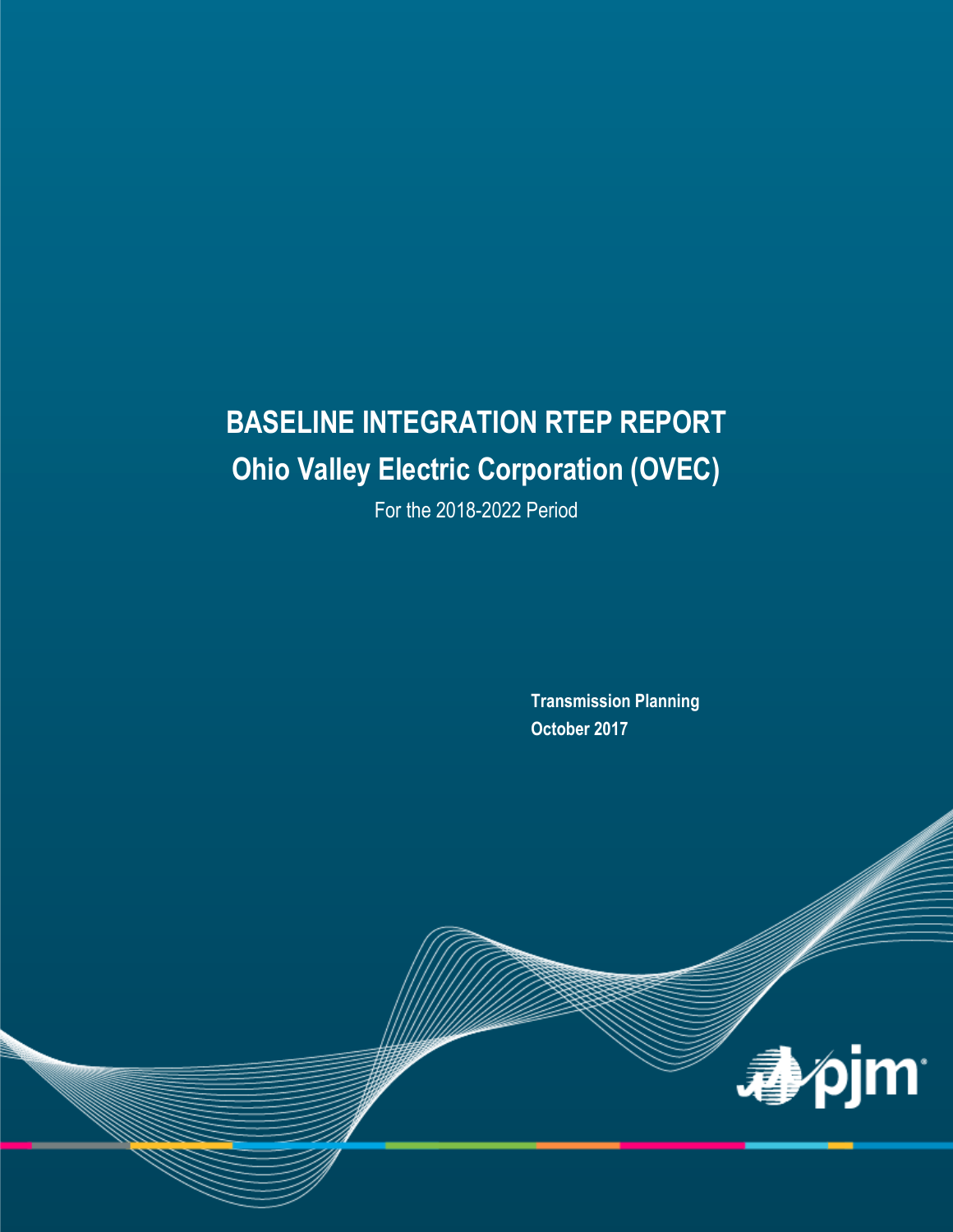

### **INTRODUCTION**

In order to establish a starting point for development of Regional Transmission Expansion Plans and determine cost responsibility for expansion facilities, a 'baseline' analysis of system adequacy and security is necessary. The purpose of this analysis is threefold:

- To identify areas where the system, as planned, is not in compliance with the applicable reliability standards (for purposes of this report, "applicable reliability standards" will be defined as NERC, RFC, OVEC and PJM Reliability Planning Criteria). The baseline system is analyzed using the same criteria and analysis methods that are used for assessing the impact of proposed new generation projects. This will ensure that the need for system enhancement of the baseline system and enhancements due to generation projects are determined in a consistent and equitable manner.
- To bring those areas into compliance, develop and recommend facility expansion plans, including cost estimates and estimated in-service dates.
- To establish what will be included as baseline costs in the allocation of the costs of expansion for those generation projects proposing to connect to the PJM system.

The system as planned is tested for its compliance with applicable reliability standards and PJM design standards to accommodate the forecast demand, committed resources, and commitments for firm transmission services for a specified time frame. Areas not in compliance with the standards are identified and enhancement plans are developed to achieve compliance.

This 'baseline' analysis and the resulting expansion plans served as the base system for the generator deliverability studies that were conducted for all generation that had an executed Interconnection Agreement with OVEC as of July 1, 2017.

In addition to the PJM Generator Deliverability test, Winter Deliverability, Light Load Deliverability analysis and baseline thermal and voltage analysis (including N-1-1) were completed for the OVEC system on a 2017 RTEP case.

The next RTEP Baseline report (2018 RTEP) and analysis, will include a continued review of all applicable NERC, PJM, RFC, and OVEC planning criteria. During 2018, the OVEC system and resulting studies will be reviewed at the Transmission Expansion Advisory Committee (TEAC) meetings and included within the PJM RTEP Baseline Report which will also include results for the existing PJM system.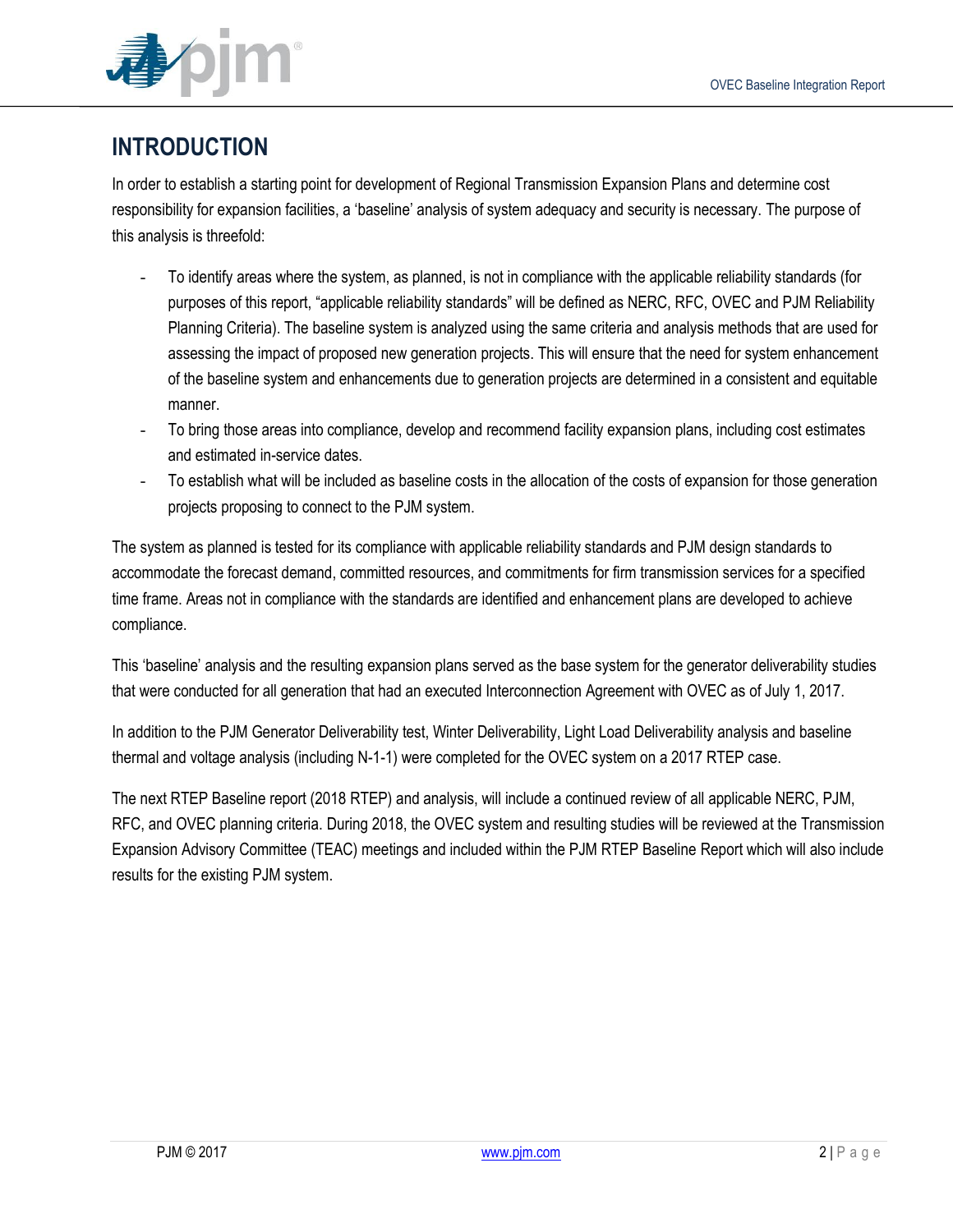

### **OBJECTIVE AND SCOPE**

The objectives of this study were as follows:

- To identify areas where the system as planned for the period 2018 through 2022 would not be in compliance with applicable reliability criteria.
- To develop and recommend preliminary facility expansion plans, including cost estimates and estimated in service dates, to bring those areas into compliance.
- To establish what will be included as baseline expansion costs for the allocation of the costs of expansion for future OVEC generation projects.

The scope of this study included analysis for the period 2018 through 2022 to determine compliance with the PJM Deliverability requirements, Base Case Analysis requirements, Short Circuit Requirements, Stability requirements, Winter Deliverability requirement, and Light load requirements.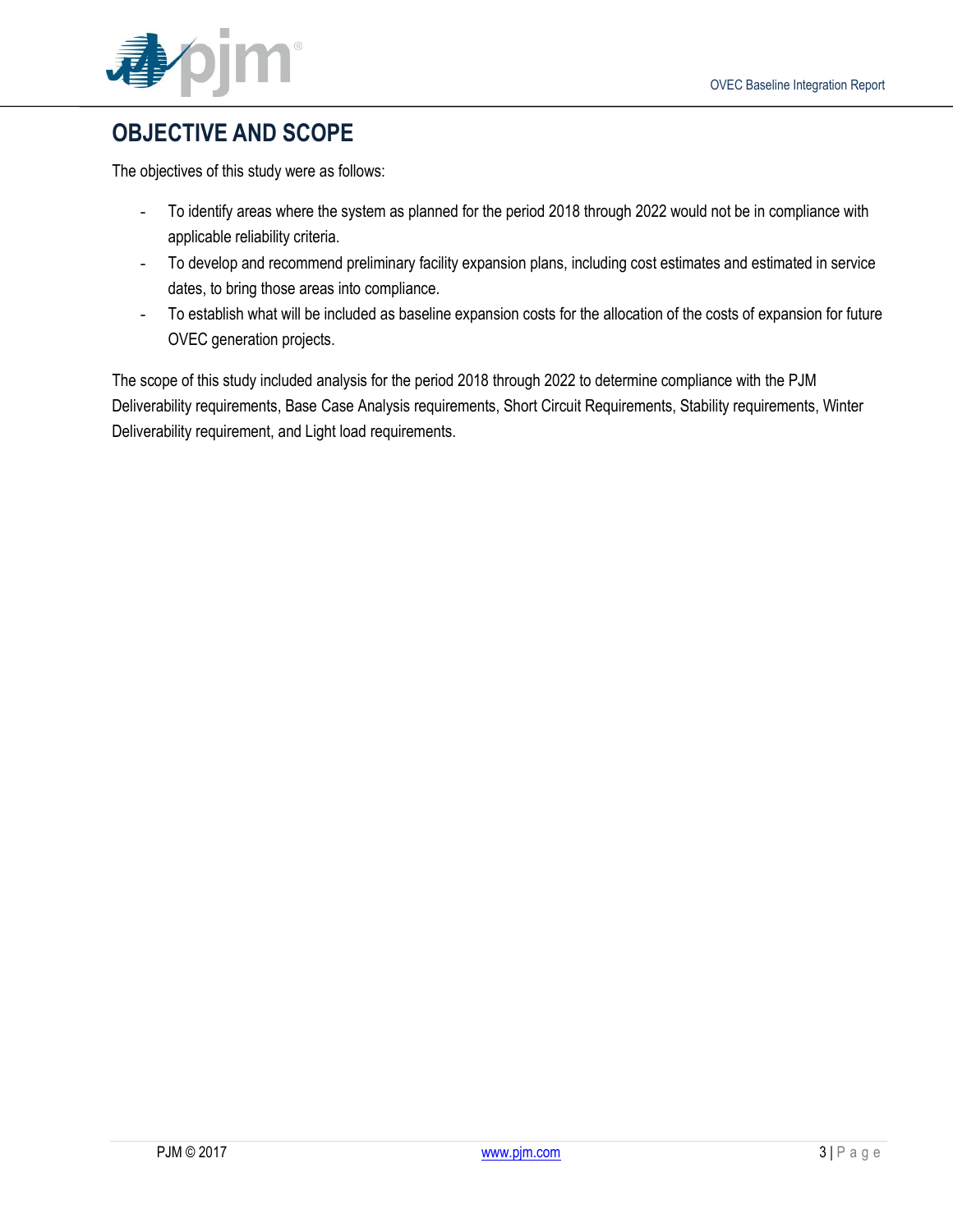

### **KEY FINDINGS**

#### **Power Flow Result:**

The OVEC system was found to be non-compliant with applicable reliability criteria without additional system upgrades.

1. In 2018, the Dearborn – Clifty 345KV line is overloaded for the loss of the Jefferson – Greentown 765kV line fault with a stuck breaker at the Jefferson 765kV. The solution is to perform a LIDAR clearance study on the Clifty Creek - Dearborn 345 kV line. The estimated cost is \$0.168M. The projected IS date is 06/01/2018. The PJM RTEP baseline tracking identification number is B2943 and will be presented to the PJM Board for inclusion in the RTEP after the OVEC integration is complete.

#### **Short Circuit Simulation Result:**

No Short Circuit issue identified.

#### **Dynamic System Stability Result:**

No Stability issue identified.

#### **Voltage Study:**

No Voltage issue identified.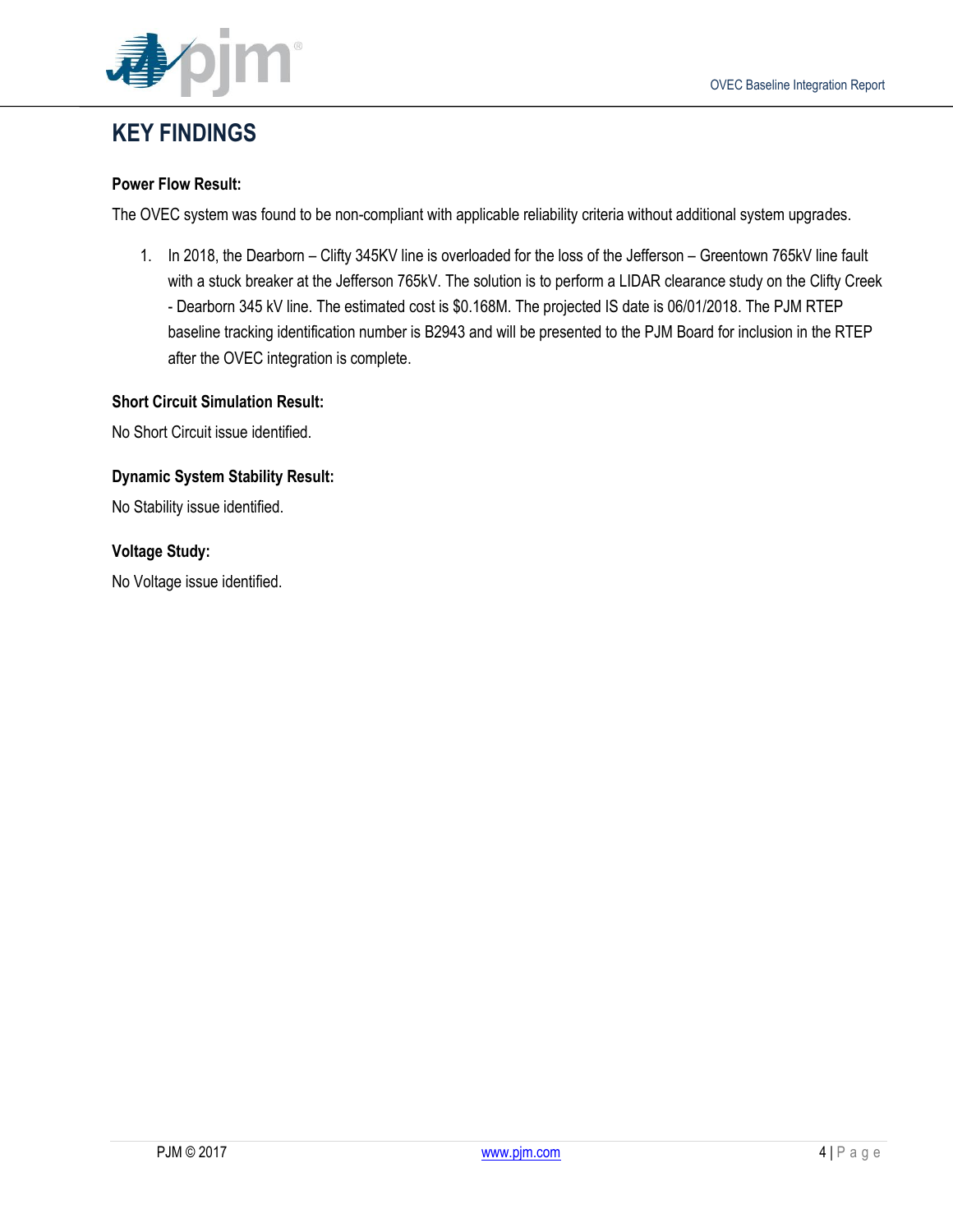

# **ATTACHMENT A – GENERATOR DELIVERABILITY RESULTS**

|                  |                |                             | <b>Capacity</b><br>Injection<br><b>Rights</b> |                          |               |
|------------------|----------------|-----------------------------|-----------------------------------------------|--------------------------|---------------|
| <b>PSSE NAME</b> | ID             | <b>Unit Commercial Name</b> | (MWs)                                         | <b>Resource Type</b>     | <b>Result</b> |
| 06CLIFTY         | 1              | CLIFTYAEP345 KV UN1         | 198                                           | <b>Capacity Resource</b> | Deliverable   |
| 06CLIFTY         | $\overline{2}$ | CLIFTYAEP345 KV UN2         | 198                                           | <b>Capacity Resource</b> | Deliverable   |
| 06CLIFTY         | 3              | CLIFTYAEP345 KV UN3         | 198                                           | <b>Capacity Resource</b> | Deliverable   |
| 06CLIFTY         | 4              | CLIFTYAEP345 KV UN4         | 198                                           | <b>Capacity Resource</b> | Deliverable   |
| 06CLIFTY         | 5              | CLIFTYAEP345 KV UN5         | 198                                           | <b>Capacity Resource</b> | Deliverable   |
| 06CLIFTY         | 6              | CLIFTYAEP345 KV UN6         | 198                                           | <b>Capacity Resource</b> | Deliverable   |
| 06KYGER          | 1              | KYGERAEP345 KV UN1          | 197                                           | <b>Capacity Resource</b> | Deliverable   |
| 06KYGER          | $\overline{2}$ | KYGERAEP345 KV UN2          | 196                                           | <b>Capacity Resource</b> | Deliverable   |
| 06KYGER          | 3              | KYGERAEP345 KV UN3          | 196                                           | <b>Capacity Resource</b> | Deliverable   |
| 06KYGER          | 4              | KYGERAEP345 KV UN4          | 196                                           | <b>Capacity Resource</b> | Deliverable   |
| 06KYGER          | 5              | KYGERAEP345 KV UN5          | 196                                           | <b>Capacity Resource</b> | Deliverable   |